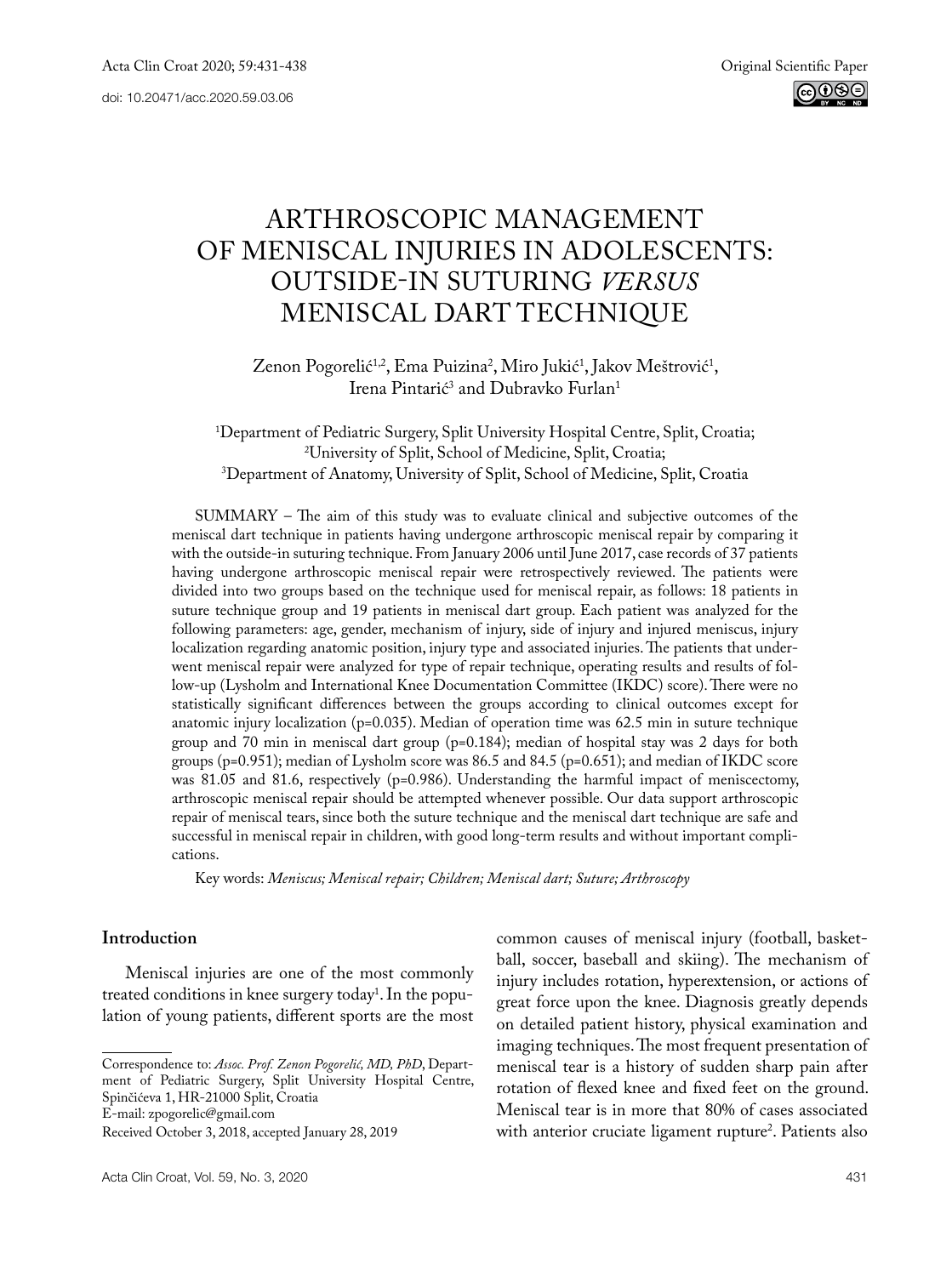complain of swelling, 'locking', and other mechanical symptoms, while during physical examination joint line tenderness and effusion can be found<sup>3</sup>. Subtotal knee meniscectomy was one of the most common operation procedures used in treating meniscal rupture<sup>4</sup>. The loss of meniscal tissue increases contact pressure across articular cartilage, which results in earlier development of degenerative joint disease. This has led to development of surgical techniques used in meniscal tear repair<sup>1</sup>. Using meniscal repair techniques instead of subtotal meniscectomy, the harmful long-term outcomes can be avoided4 . The new meniscal repair techniques include all-inside (meniscal arrows, darts, staples, and other suture devices), inside-out and outsidein techniques, and according to the literature, the latter is technically simple with promising clinical results while also avoiding osteoarthrosis and other major complications after meniscectomy<sup>5</sup>.

The aim of this study was to analyze clinical and subjective outcomes in patients having undergone arthroscopic meniscal repair using outside-in suturing technique and meniscal dart technique.

## **Patients and Methods**

#### *Patients*

Case records of 42 children (26 male and 16 female) having undergone arthroscopic meniscal repair from January 2006 to June 2017 were retrospectively reviewed. The study was carried out as a retrospective cohort trial. Informed consent was obtained from parents or legal guardians of all patients and the institutional Ethics Committee approved the study.

The study included patients of both genders aged 0 to 18 and treated with arthroscopic meniscal repair techniques (meniscal suturing or fixation with meniscal dart). The exclusion criteria were as follows: patients older than 18 years of age, patients operated on with other techniques (meniscus shaving or resection), patients with follow-up shorter than 12 months and patients with incomplete data. Five patients were excluded from the study because they met one or more of the exclusion criteria or were lost from follow-up. A total of 42 patients were included in the study; five patients were excluded because they had follow-up shorter than 3 months or incomplete data. Following that, 37 patients (23 male and 14 female) participated in the follow-up examination (Fig. 1). In all patients, data on



*Fig. 1. Flowchart and multivariate analysis of patients included in the study.*

age, sex, side involved, trauma mechanism, type of injury, anatomic localization of injury, associated injuries, complications, operating time and duration of hospital stay were analyzed. Patient data are summarized in Table 1. Based on the technique used for arthroscopic meniscal repair, patients were divided into two groups, as follows: group 1 (suturing technique; n=18) and group 2 (meniscal dart; n=19) (Table 2).

#### *Hypothesis and outcome measures*

The primary endpoint of this study was to analyze clinical and subjective outcomes of patients having undergone arthroscopic meniscal repair using outside-in suturing technique and meniscal dart technique. The primary outcome measures were the International Knee Documentation Committee (IKDC) subjective knee evaluation form and Lysholm knee scoring scale. The secondary outcome variables were intraoperative and postoperative complications, duration of the operation, hospital stay, the rate of reoperations and prevalence of associated knee injuries. Intraoperative complications included injury of vascular or neural structures, incarceration of Sartorius tendon, broken retrieved instrumentation, and equipment failure or instrument breakage (heat induced or chondral injury). Postoperative complications included infection, hemarthrosis, persistent pain, swelling, stiffness, hypertrophic synovitis and compartment syndrome.

## *Surgical treatment*

Standard anterior arthroscopy approach was used. After introduction of the arthroscope and inspection of the knee, revitalization of tear margins was performed. Two operating techniques were used. Suture techniques were selected depending on the type and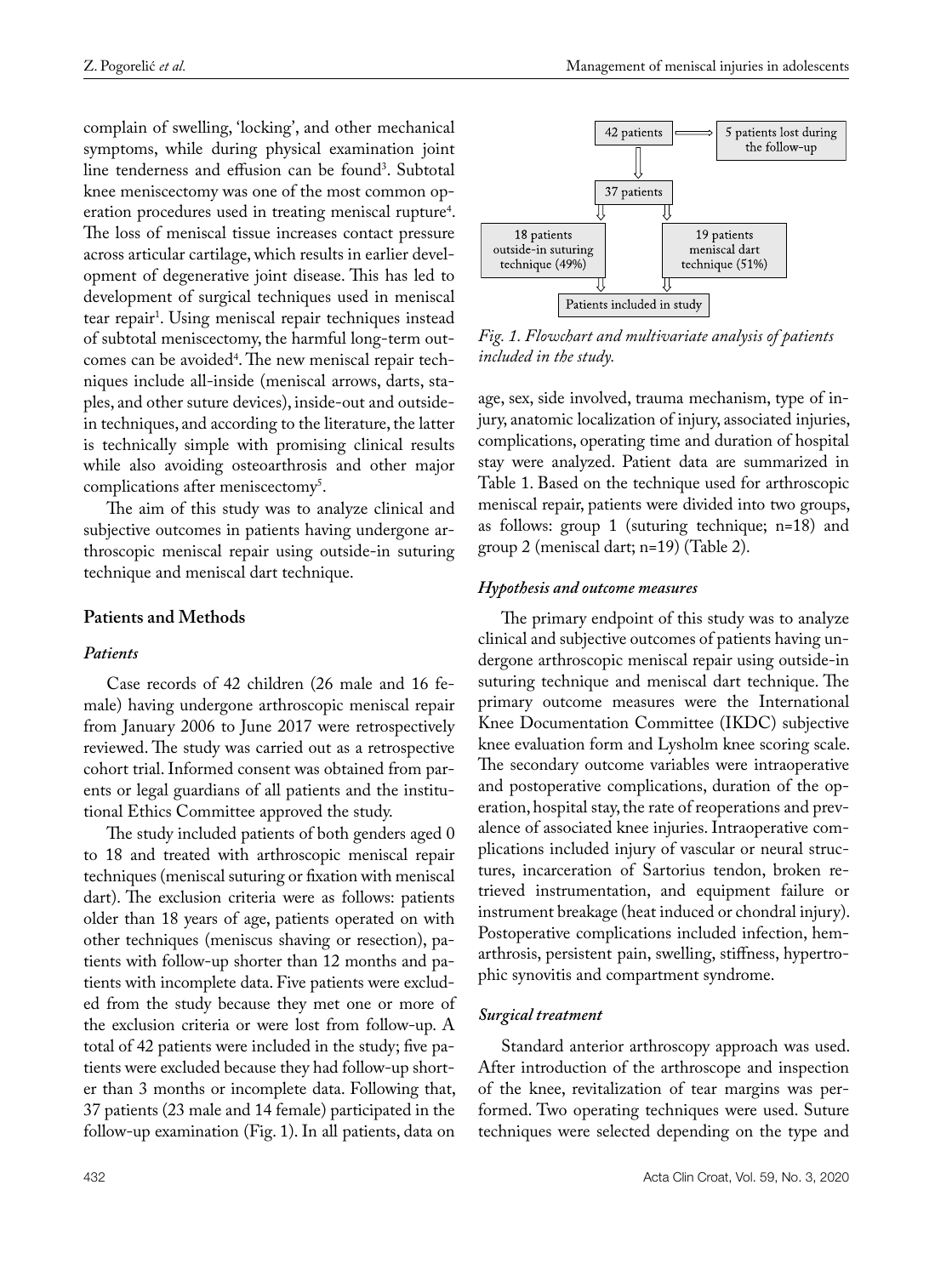|                                 |                  | Outside-in meniscal | Meniscal dart |            |
|---------------------------------|------------------|---------------------|---------------|------------|
| Patient characteristics         |                  | suture technique    | technique     | p          |
|                                 |                  | $(n=18)$            | $(n=19)$      |            |
| Demographic characteristic      |                  |                     |               |            |
| Age (years)                     |                  | 17                  | 15.5          | $0.0109**$ |
| median (IQR)                    |                  | (14, 18)            | (12, 18)      |            |
| Gender                          | Female           | 7(39%)              | 7(37%)        | 0.897*     |
| n(%)                            | Male             | 11 (61%)            | 12 (63%)      |            |
| Knee lateralization             | Left knee        | 8(44%)              | 8(42%)        | $0.885*$   |
| n(%)                            | Right knee       | 10 (56%)            | 11 (58%)      |            |
| Meniscus lateralization         | Medial meniscus  | 13 (72%)            | 13 (68%)      | $0.714***$ |
| n(%)                            | Lateral meniscus | 4(22%)              | 6(32%)        |            |
|                                 | <b>Both</b>      | 1(6%)               | $0(0\%)$      |            |
| Anatomic location of the injury | Anterior horn    | $2(11\%)$           | 4(21%)        | $0.035***$ |
| n(%)                            | Body             | 16 (89%)            | 10 (53%)      |            |
|                                 | Posterior horn   | $0(0\%)$            | 5(26%)        |            |
| Outcome                         |                  |                     |               |            |
| Operating time (min)            |                  | 62.5                | 70            | $0.184**$  |
| median (IQR)                    |                  | (60, 90)            | (70, 100)     |            |
| Length of hospital stay (days)  |                  | 3                   | 3             | $0.951**$  |
| median (IQR)                    |                  | (2, 4)              | (2, 6)        |            |
| Lysholm score                   |                  | 86.5                | 84.5          | $0.651**$  |
| median (IQR)                    |                  | (78, 98)            | (80, 90)      |            |
| <b>IKDC</b> score               |                  | 81.05               | 81.6          | $0.986**$  |
| median (IQR)                    |                  | (69, 90.8)          | (66.7, 90.8)  |            |
| Associated injuries             |                  | 9                   | 8             | $0.47*$    |
| Postoperative complications (n) |                  | $\overline{2}$      | 1             | $0.3*$     |
| Reoperations (n)                |                  | $\mathbf{1}$        | $\Omega$      | $0.3*$     |
| Follow-up (months)              |                  | 40                  | 25            | $0.015**$  |
| median (IQR)                    |                  | (29, 119)           | (16, 57)      |            |

*Table 1. Patient characteristics and treatment outcomes*

IQR = interquartile range; IKDC = International Knee Documentation Committee; \*χ<sup>2</sup> -test; \*\*Mann-Whitney U test; \*\*\*Fisher exact test

location of meniscal tear. The outside-in technique was performed with a nonresorbable suture (Premilene 2/0, Braun, Tuttlingen, Germany). The suture was introduced from outside the joint through the base of the meniscus using a cannulated needle and then pulled back out using a suture loop inserted with another cannulated needle. The U-suture is knotted over the joint capsule through a stab incision. In the allinside technique, the system for dart application includes a cannulated insertion sheath and disposable dart driver preloaded with a meniscal dart (Meniscal dart<sup>TM</sup>, 1.3x12 mm, Arthrex, Karlsfeld, Germany) at

its distal end. The insertion sheath is located near the meniscal tear, and sharp prongs on the tip of the sheath are used to secure and position the central fragment of the torn meniscus. The dart driver with a preloaded dart is advanced through the cannulation of the insertion sheath so that the preloaded meniscal dart at the distal end of the driver is inserted through the meniscal tear.

# *Follow-up*

The patients were regularly followed up for 7 days, and then at 1, 3, 6 and 12 months after index surgery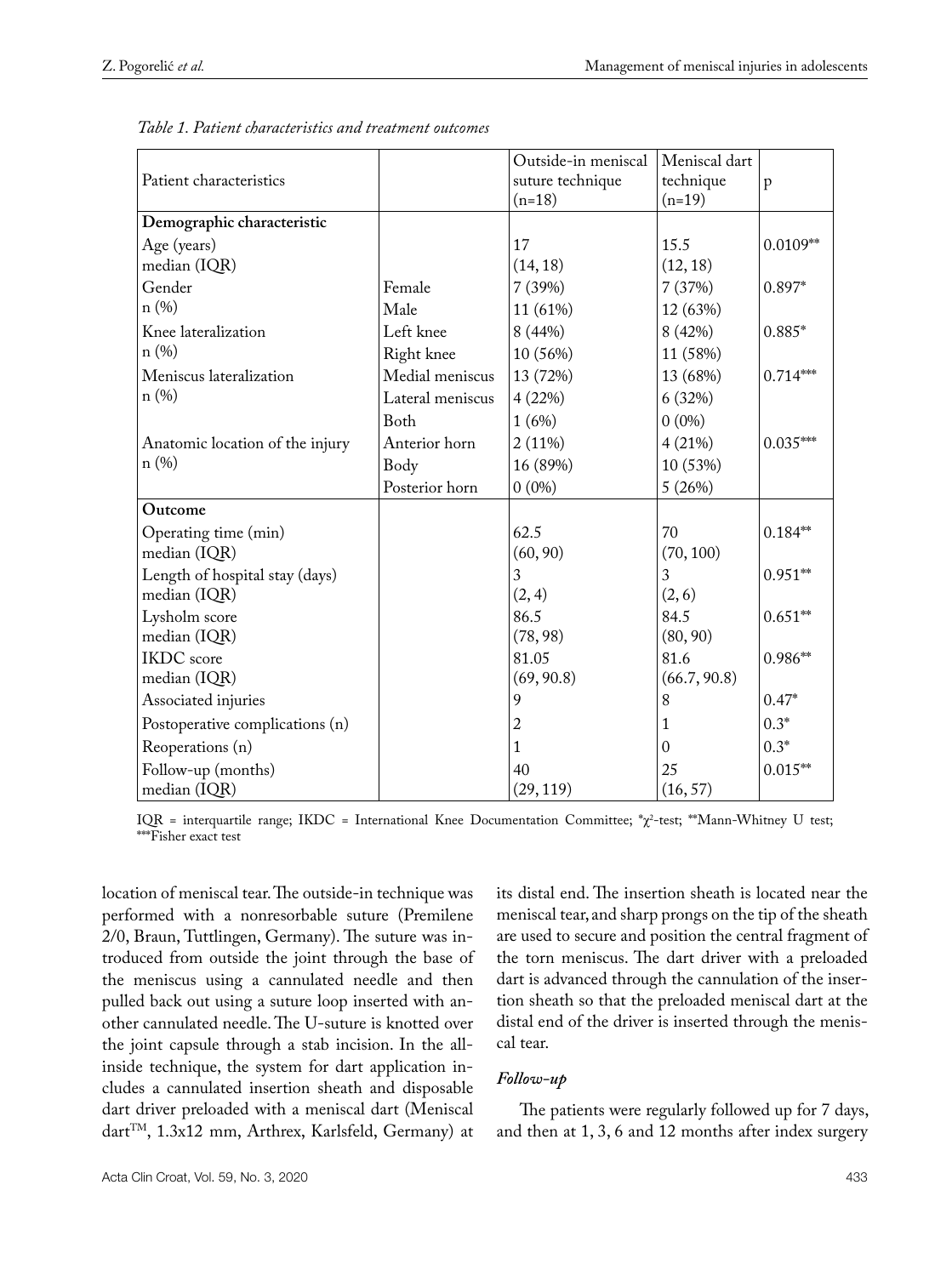|                                               |         |                                  |                      |                          |                       |                       | Subjective evaluation |             |
|-----------------------------------------------|---------|----------------------------------|----------------------|--------------------------|-----------------------|-----------------------|-----------------------|-------------|
| Patient<br>No.                                | Age     | Gender                           | Knee<br>(right/left) | Meniscus                 | Anatomic localization | Follow-up<br>(months) | Lysholm               | <b>IKDC</b> |
|                                               | (years) | (F/M)                            |                      |                          | of the injury*        |                       | score                 | score       |
| Group 1: outside-in meniscal suture technique |         |                                  |                      |                          |                       |                       |                       |             |
| $\mathbf{1}$                                  | 18      | $\mathbf M$                      | Right                | Lateral                  | $\, {\bf B}$          | 15                    | 79                    | 69          |
| $\overline{c}$                                | 17      | M                                | Right                | Medial                   | $\boldsymbol{B}$      | 19                    | 100                   | 81.6        |
| 3                                             | 18      | ${\bf F}$                        | Left                 | Medial                   | $\boldsymbol{B}$      | 24                    | 89                    | 37.9        |
| $\overline{4}$                                | 17      | ${\bf F}$                        | Right                | Medial                   | $\, {\bf B}$          | 29                    | 69                    | 42.5        |
| 5                                             | 17      | $\mathbf M$                      | Right                | Lateral                  | $\, {\bf B}$          | 29                    | 100                   | 95.4        |
| 6                                             | 14      | $\rm F$                          | Right                | Medial                   | $\, {\bf B}$          | 32                    | 84                    | 78.2        |
| $\overline{7}$                                | 14      | ${\bf F}$                        | Left                 | Medial                   | $\, {\bf B}$          | 33                    | 60                    | 72.4        |
| $\,8$                                         | 18      | $\mathbf M$                      | Left                 | Medial                   | $\, {\bf B}$          | 38                    | 90                    | 90.8        |
| 9                                             | 16      | $\mathbf M$                      | Left                 | Medial                   | $\, {\bf B}$          | 40                    | 100                   | 97.7        |
| 10                                            | 15      | $\mathbf M$                      | Left                 | Medial                   | $\boldsymbol{B}$      | 40                    | 76                    | 100         |
| 11                                            | 17      | ${\bf F}$                        | Left                 | Lateral                  | AH                    | 67                    | 84                    | 62.1        |
| 12                                            | 18      | $\mathbf M$                      | Left                 | Medial                   | $\, {\bf B}$          | 85                    | 78                    | 79.3        |
| 13                                            | 15      | $\mathbf M$                      | Right                | Lateral                  | $\mathbf B$           | 97                    | 98                    | 97.7        |
| 14                                            | 18      | ${\bf F}$                        | Left                 | Med./Lat. AH             |                       | 119                   | 74                    | 69          |
| 15                                            | 18      | $\mathbf{M}$                     | Right                | Medial                   | $\, {\bf B}$          | 120                   | 78                    | 90.8        |
| 16                                            | 18      | $\mathbf M$                      | Right                | Medial                   | $\, {\bf B}$          | 121                   | 95                    | 86.2        |
| $17\,$                                        | 17      | $\mathbf M$                      | Right                | Medial                   | $\, {\bf B}$          | 124                   | 97                    | 88.5        |
| 18                                            | 17      | ${\bf F}$                        | Right                | Medial                   | B                     | 145                   | 98                    | 80.5        |
|                                               |         |                                  |                      |                          | Median                | 40                    | 86.5                  | 81.05       |
|                                               |         | Group 2: meniscal dart technique |                      |                          |                       |                       |                       |             |
| $\mathbf 1$                                   | 15      | $\rm F$                          | Right                | Lateral                  | AH                    | 13                    | 90                    | 66.7        |
| $\overline{\mathbf{c}}$                       | 16      | $\rm F$                          | Right                | Medial                   | AH                    | 14                    | 98                    | 51.7        |
| $\overline{3}$                                | 17      | $\mathbf M$                      | Right                | Medial                   | $\boldsymbol{B}$      | 15                    | 88                    | 56.3        |
| $\overline{4}$                                | 12      | M                                | Right                | Medial                   | PH                    | 15                    | 90                    | 73.9        |
| 5                                             | 14      | ${\bf F}$                        | Left                 | Lateral                  | AH                    | 16                    | 87                    | 55.2        |
| 6                                             | 15      | $\mathbf F$                      | Right                | Medial                   | PH                    | 17                    | 94                    | 81.6        |
| $\overline{7}$                                | 13      | $\rm F$                          | Right                | Medial                   | $\, {\bf B}$          | 21                    | 84                    | 66.7        |
| $8\,$                                         | 13      | M                                | Left                 | Lateral                  | PH                    | 24                    | 100                   | 96.6        |
| 9                                             | 16      | M                                | Right                | Medial                   | $\bf{B}$              | 25                    | 65                    | 90.8        |
| $10\,$                                        | 16      | $\mathbf M$                      | Right                | $\operatorname{Lateral}$ | $\, {\bf B}$          | 25                    | 80                    | 86.2        |
| 11                                            | 18      | M                                | Left                 | Medial                   | AH                    | 29                    | 86                    | 96.6        |
| 12                                            | 16      | ${\bf F}$                        | Right                | Lateral                  | B                     | 30                    | 68                    | 67.8        |
| 13                                            | 17      | ${\bf F}$                        | Left                 | Medial                   | $\, {\bf B}$          | 30                    | 87                    | 83.9        |
| $14\,$                                        | 15      | $\mathbf M$                      | Left                 | Medial                   | $\, {\bf B}$          | 34                    | 75                    | 98.9        |
| $15\,$                                        | 18      | $\mathbf M$                      | Right                | Medial                   | $\, {\bf B}$          | 57                    | $78\,$                | 78.2        |
| 16                                            | 15      | M                                | Right                | Lateral                  | $\rm PH$              | 68                    | 84                    | 93.1        |
| 17                                            | 14      | M                                | Left                 | Medial                   | PH                    | 91                    | 84                    | 74.7        |
| 18                                            | 17      | $\mathbf M$                      | Left                 | Medial                   | $\, {\bf B}$          | 94                    | 84                    | 83.9        |
| 19                                            | 16      | $\mathbf M$                      | Left                 | Medial                   | $\, {\bf B}$          | 95                    | 84                    | 90.8        |
|                                               |         |                                  |                      |                          | Median                | 25                    | 84.5                  | 81.6        |

*Table 2. Patient characteristics and subjective evaluation of both groups*

IKDC = International Knee Documentation Committee; AH = anterior horn; PH = posterior horn; B = body; F = female; M = male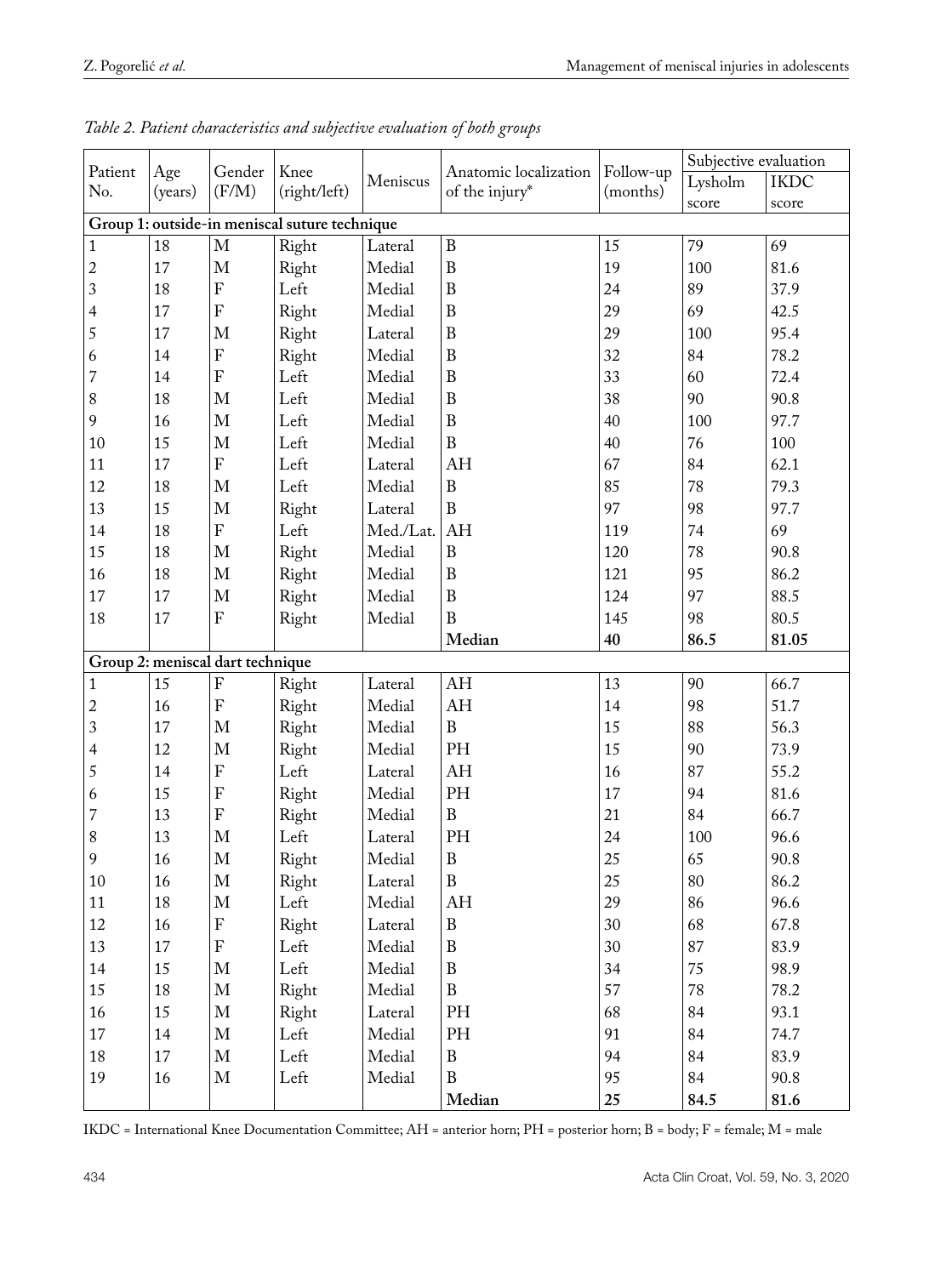using the IKDC subjective knee evaluation form and Lysholm knee scoring scale. The IKDC evaluation form was used to detect improvement or deterioration in symptoms, function and sports activities due to knee impairment. It consists of three domains, i.e. symptoms, sports and daily activities, current knee function and knee function prior to knee injury, with a total score of 100<sup>6</sup>. Lysholm knee scoring scale was used to evaluate outcomes of knee ligament surgery, particularly symptoms of instability. The revised scale includes 8 items: limp, support, locking, instability, pain, swell- $\log$ , stair climbing, and squatting<sup>7</sup>.

# *Statistical analysis*

Data were analyzed using the Microsoft Excel for Windows version 11.0 (Microsoft Corporation, Washington, WA, USA) and SPSS 19.0 (IBM Corp, Armonk, NY, USA) software programs. Distributions of quantitative data were described by median and range, whereas absolute rates and percentages were used to describe categorical data. Differences in median values of quantitative variables between the groups of patients were tested with Mann-Whitney U test. The  $\chi^2$ -test or Fisher exact test was used on statistical analysis of categorical data, depending on the distribution of data. All values of p<0.05 were considered to indicate statistical significance.

# **Results**

There was no statistically significant gender difference between the two groups (p=0.897) (Table 1). Median patient age was 17 (IQR 14, 18) years in the meniscal suture group and 15.5 (IQR 12, 18) years in the meniscal dart group (p=0.0109) (Table 1).

According to lateralization of the injured knee, in the meniscal suture group left knee was injured in eight (44%) and right knee in ten (56%) patients, whereas in the meniscal dart group left knee was affected in eight (42%) and right knee in 11 (58%) patients. There was no statistically significant difference between the two groups according to lateralization of the injury ( $p=0.885$ ) (Table 1).

In the meniscal suture group, medial meniscus was ruptured in 13 (72%), lateral meniscus in four (22%) patients and both menisci in one (6%) patient. In the meniscal dart group, medial meniscus was ruptured in

13 (68%) and lateral meniscus in six (32%) patients. There was no statistically significant difference between the two groups according to affection of meniscal lateralization (p=0.714) (Table 1).

Anterior horn of meniscus was injured in two (11%) and body of meniscus in 16 (89%) patients in the meniscal suture group. In the meniscal dart group, anterior horn was injured in four (21%), body in ten (53%) and posterior horn in five (26%) patients. Statistically significant difference between the two groups was found according to anatomic location of meniscal rupture (p=0.035) (Table 1).

Median of operation time was 62.5 (IQR 60, 90) min in the meniscal suture group and 70 (IQR 70, 100) min in the meniscal dart group. Median of the length of hospital stay was 2 days in both groups. There was no statistically significant between-group difference in the operation time (p=0.184) and length of hospital stay (p=0.95) (Table 1).

Median of the Lysholm knee score was 86.5 (IQR 78, 98) for the meniscal suture group and 84.5 (IQR 80, 90) for the meniscal dart group.

Median of the IKDC subjective knee evaluation form was 81.05 (IQR 69, 90.8) for the meniscal suture group and 81.6 (IQR 66.7, 90.8) for the meniscal dart group. There was no statistically significant difference between the two groups according to Lysholm knee score ( $p=0.651$ ) and IKDC score ( $p=0.986$ ) (Table 1).

Median of the length of follow-up in months was 40 (IQR 29, 119) for the meniscal suture group and 25 (IQR 16, 57) for the meniscal dart group, yielding a statistically significant between-group difference (p=0.015) (Table 1).

There were no intraoperative complications recorded. There were 3 (8.1 %) postoperative complications, i.e. 2 (5.4%) wound infections (one in each group) and 1 (2.7%) postoperative stiffness in the outside-in meniscal suture group. The patient with postoperative stiffness was reoperated on.

Out of 37 patients included in the study, 17 (46%) patients had associated one or more knee injuries due to the event that led to meniscal injury, i.e. eight (21%) patients in the meniscal suture group and nine (24%) patients in the meniscal dart group. There was no statistically significant difference between the two groups according to the prevalence of associated knee injuries (p=0.47) (Table 3).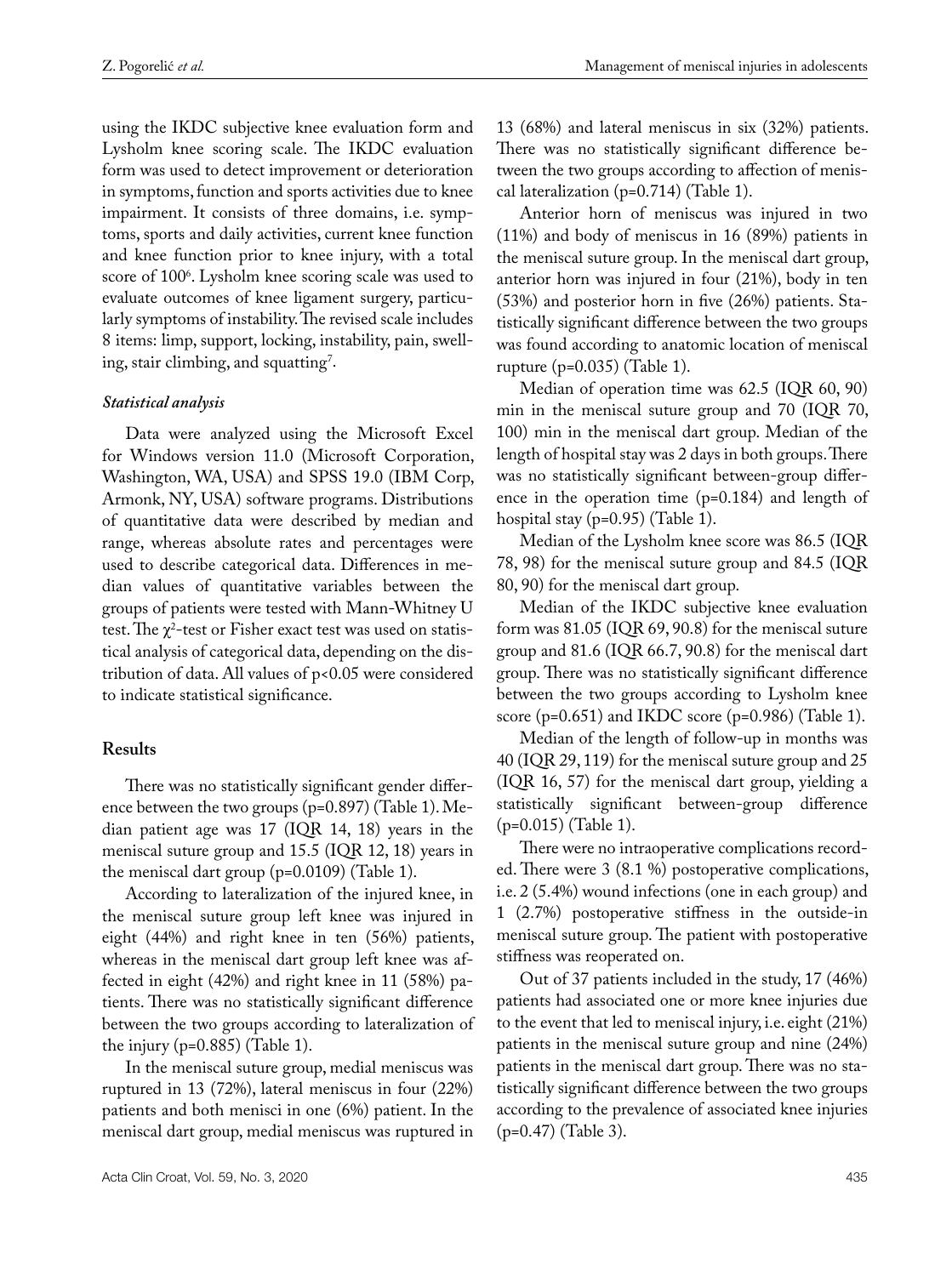| Associated injury                             | n  | Percent |
|-----------------------------------------------|----|---------|
| Ligament injury                               | 11 | 55%     |
| Partial anterior cruciate ligament<br>rupture | 4  | 20%     |
| Total anterior cruciate ligament<br>rupture   | 7  | 35%     |
| Chondral injury                               | 5  | 25%     |
| Medial femoral condyle contusion              | 3  | 15%     |
| Lateral femoral condyle contusion             | 1  | 5%      |
| Intercondylar eminence contusion              | 1  | 5%      |
| Patella injury                                | 3  | 15%     |
| Patella contusion                             | 2  | 10%     |
| Pattelo-tibial membrane rupture               | 1  | 5%      |
| Miscellaneous                                 | 1  | 5%      |
| Hemarthrosis                                  | 1  | 5%      |
| Total associated injuries                     | 20 | 100%    |

*Table 3. Type and incidence of associated injuries*

Concerning injury mechanisms of meniscal rupture, sports activities were the dominant cause. Soccer players were the most likely athletes to sustain a meniscal injury (36%), followed by handball (19%), volleyball (11%), fight sports (8%), weightlifting (6%), dancing and rock climbing (1% both), and other sports or activities.

## **Discussion**

Meniscal tears are the most common knee injuries showing an increasing tendency in pediatric patients<sup>8</sup>. The adolescent meniscus is better vascularized and indications for repair should be extended to avascular zones with satisfactory result<sup>2,9</sup>. Meniscal repairs have better long-term patient-reported outcomes and better activity levels than meniscectomy; besides, the former meniscal repairs have a lower failure rate<sup>10</sup>.

In our study, there were no statistically significant between-group differences according to patient gender and these results are consistent with the results reported by Schmitt *et al*. on 63% of boys and 37% of girls in their study8 . Regarding lateralization of the injured knee, 42% of patients had left knee and 58% right knee injured. Schmitt *et al*. and Lucas *et al*. report on similar findings in their studies $8,11$ .

Medial meniscus is more commonly injured because it is firmly attached to the medial collateral ligament and joint capsule, while lateral meniscus is more mobile than medial meniscus as there is no attachment to the lateral collateral ligament or joint capsule. Similar distribution regarding meniscal injury lateralization was found in our study.

Anatomic location of meniscal rupture influences the choice of the repair technique. Suturing is used when the rupture is located on the menisco-capsular junction and in the 'bucket handle' types of rupture in the middle part of the meniscus, while the outside-in technique is the best for the anterior horn ruptures, which coincides with the results of two studies conducted by Post *et al*.<sup>12</sup> and Rodeo<sup>13</sup>. Meniscal fixation by dart is used for ruptures in the posterior part of the meniscus because this technique decreases the possible neurovascular structure injury<sup>14</sup>.

The length of hospital stay was 2 days in both groups. According to the National Health Care System guidelines, patients having undergone only meniscal or chondral operation are supposed to be hospitalized for 1 day, but in our hospital patients immediately start with physical therapy and rehabilitation, which was the reason for longer hospital stay in our patients<sup>15</sup>.

There were no statisticaly significant differences according to Lysholm knee score and IKDC subjective knee evaluation between the two groups. In the suture group, median of Lysholm score was 86.5. Similar score of 87.29 is reported by Abdelkafy *et al*. 16. Sobhy *et al*. report median Lysholm (34 to 88) and median IKDC subjective scores (25 to 88) for the outside-in technique follow-up<sup>17</sup>.

Schmitt *et al*. report the mean IKDC score 90.7 and mean Lysholm score 95 for the all-inside meniscal repair techniques in pediatric patients, which is slightly different from our median IKDC score 81.6 and median Lysholm score 84.5 for the meniscal dart group8 . Haas *et al*. report results of postoperative IKDC 92, confirming the all-inside technique to be safe and efficient for meniscal repair<sup>18</sup>.

Regarding complications, the overall rate of 8.1% recorded in our study was lower than the 18% overall complication rate in the study by Austin *et al*. for complications of arthroscopic meniscal repair<sup>19</sup>. We report only one case of postoperative stiffness that required redo surgery. Schmitt *et al*. also report a case of postoperative stiffness, which resolved within a few weeks by physiotherapy<sup>8</sup>.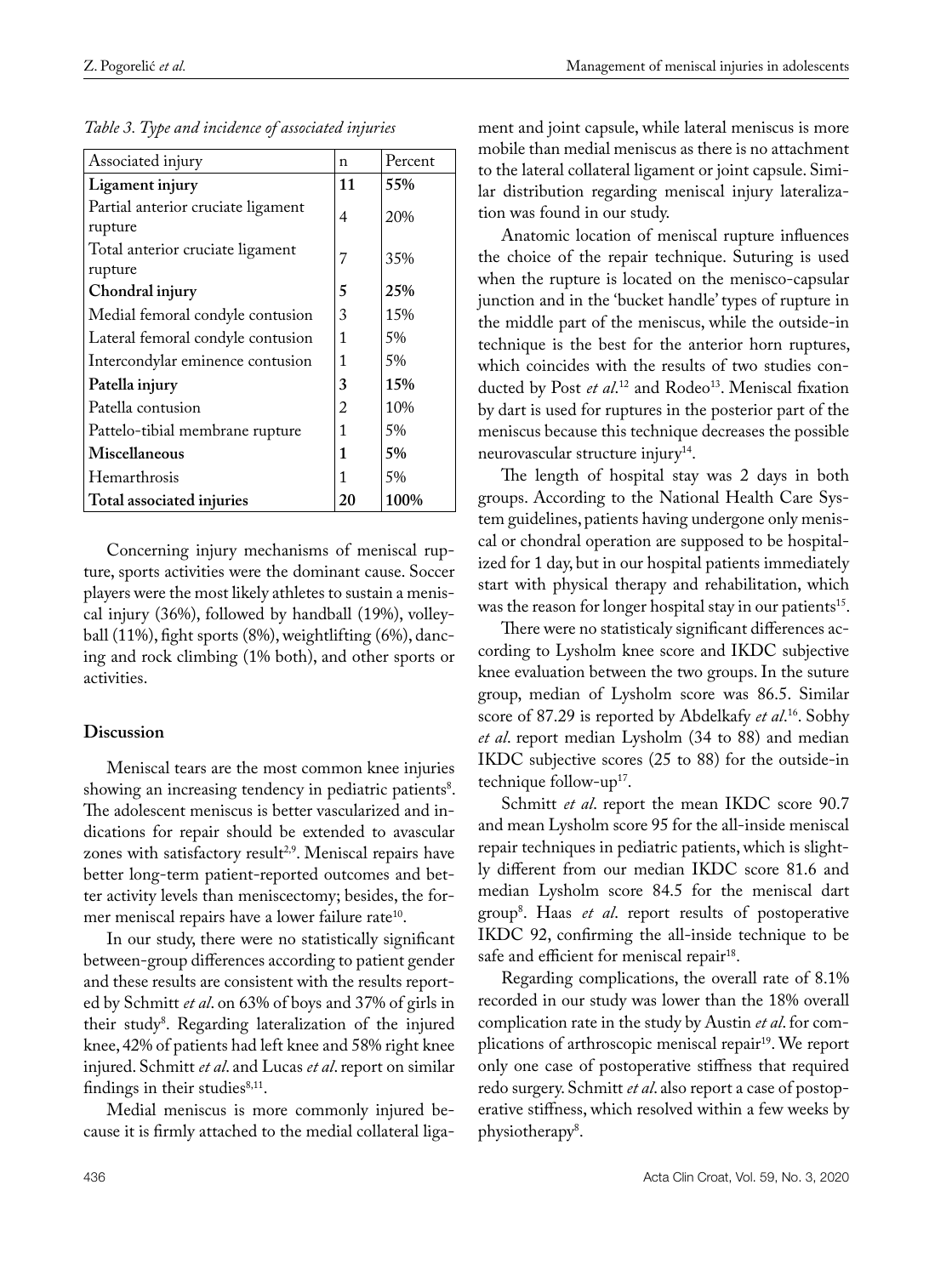Subsequent to the meniscal injury, a high percent of patients with acute traumatic meniscal rupture sustained an anterior cruciate ligament (ACL) injury. ACL injury is connected to meniscal injuries because knee ligaments have a protective role on the menisci. About 50% of patients with meniscal tear have ACL injury, which is consistent with our result of 55% ACL injuries<sup>20</sup>.

Compared to the study by Kilcoyne *et al*. 20, which studied epidemiology of meniscal injuries associated with ACL tears in young athletes, our results are quite different. Kilcoyne *et al*. found wrestling and volleyball as the sports that had the highest incidence of meniscal injury<sup>20</sup>, and in our study soccer had the highest incidence as injury mechanism.

Results of both meniscal repair techniques showed high success rates in terms of resolution of symptoms and healing rate. Torn meniscus requires postoperative protection to allow healing and physical therapy to regain function of the knee very soon after surgery. All torn menisci in our series healed with excellent results. The patients resumed their daily activities very soon.

We note several limitations to this study. Literature data on the clinical results of meniscal repairs are variable because of different inclusion criteria. Numerous all-inside meniscal repair devices have been developed, so it is hard to compare just meniscal dart as one option of the all-inside meniscal repair devices to the outside-in suture technique. In addition, the study included a small number of patients because of the low frequency of meniscal lesions in adolescents, and some of the patients were lost due to the high mobility of pediatric population having grown into adulthood.

# **Conclusion**

Understanding the harmful impact of meniscectomy, arthroscopic meniscal repair should be attempted whenever possible and applied in children and adolescents as well. Both the outside-in suture technique and all-inside meniscal repair technique by using darts provided satisfactory functional results in this study. Our data support routine arthroscopic repair of meniscal tears, with good long-term results and low risk of complications.

#### **References**

- 1. Furlan D, Pogorelić Z, Jurić I, Meštrović J, Furlan M, Biočić M. Comparison between plaster cast immobilization and semirigid immobilization in children and adolescents with injuries of the knee. Pediatr Croat. 2010;54:183-7.
- 2. Rubman MH, Noyes FR, Barber-Westin SD. Arthroscopic repair of meniscal tears that extend into the avascular zone. Am J Sports Med. 1998;26:87-95. https://doi.org/10.1177/0363546 5980260013301
- 3. Greis PE, Bardana DD, Holmstrom MC, Burks RT. Meniscal injury: I. Basic science and evaluation. J Am Acad Orthop Surg. 2002;10:168-76. https://doi.org/10.1177/0363546502030004 2001
- 4. Salata MJ, Gibbs AE, Sekiya JK. A systematic review of clinical outcomes in patients undergoing meniscectomy. Am J Sports Med. 2010;38:1907-16. https://doi.org/10.1177/0363546510 370196
- 5. Laprell H, Stein V, Petersen W. Arthroscopic all-inside meniscus repair using a new refixation device: a prospective study. Arthroscopy. 2002;18:387-93. https://doi.org/10.1053/jars.2002.30639
- 6. Furlan D, Pogorelić Z, Biocić M, Jurić I, Mestrović J. Pediatric tibial eminence fractures: arthroscopic treatment using K-wire. Scand J Surg. 2010;99:38-44. https://doi.org/10.1177/1457 49691009900109
- 7. Lysholm J, Gillquist J. Evaluation of knee ligament surgery results with special emphasis on use of a scoring scale. Am J Sports Med. 1982;10:150-4. https://doi.org/10.1177/036354 658201000306
- 8. Schmitt A, Batisse F, Bonnard C. Results with all-inside meniscal suture in pediatrics. Orthop Traumatol Surg Res. 2016;102:207-11. https://doi.org/10.1016/j.otsr.2015.12.018
- 9. Petersen W, Tillmann B. Age-related blood and lymph supply of the knee menisci. A cadaver study. Acta Orthop Scand. 1995;66:308-12. https://doi.org/10.3109/17453679508995550
- 10. Xu C, Zhao J. A meta-analysis comparing meniscal repair with meniscectomy in the treatment of meniscal tears: the more meniscus, the better outcome? Knee Surg Sports Traumatol Arthrosc. 2015;23:164-70. https://doi.org/10.1007/s00167-013- 2528-6
- 11. Lucas G, Accadbled F, Violas P, Sales de Gauzy J, Knörr J. Isolated meniscal injuries in paediatric patients: outcomes after arthroscopic repair. Orthop Traumatol Surg Res. 2015;101:173- 7. https://doi.org/10.1016/j.otsr.2014.12.006
- 12. Post WR, Akers SR, Kish V. Load to failure of common meniscal repair techniques: effects of suture technique and suture material. Arthroscopy. 1997;13:731-6. https://doi.org/10.1016/ s0749-8063(97)90008-6
- 13. Rodeo SA. Arthroscopic meniscal repair with use of the outside-in technique. Instr Course Lect. 2000;49:195-206.
- 14. Whitman T, Diduch D. Case report transient posterior knee pain with the meniscal arrow. Arthrosc J Arthrosc Relat Surg. 1998;14:762-3. https://doi.org/10.1016/s0749-8063(98) 70107-0